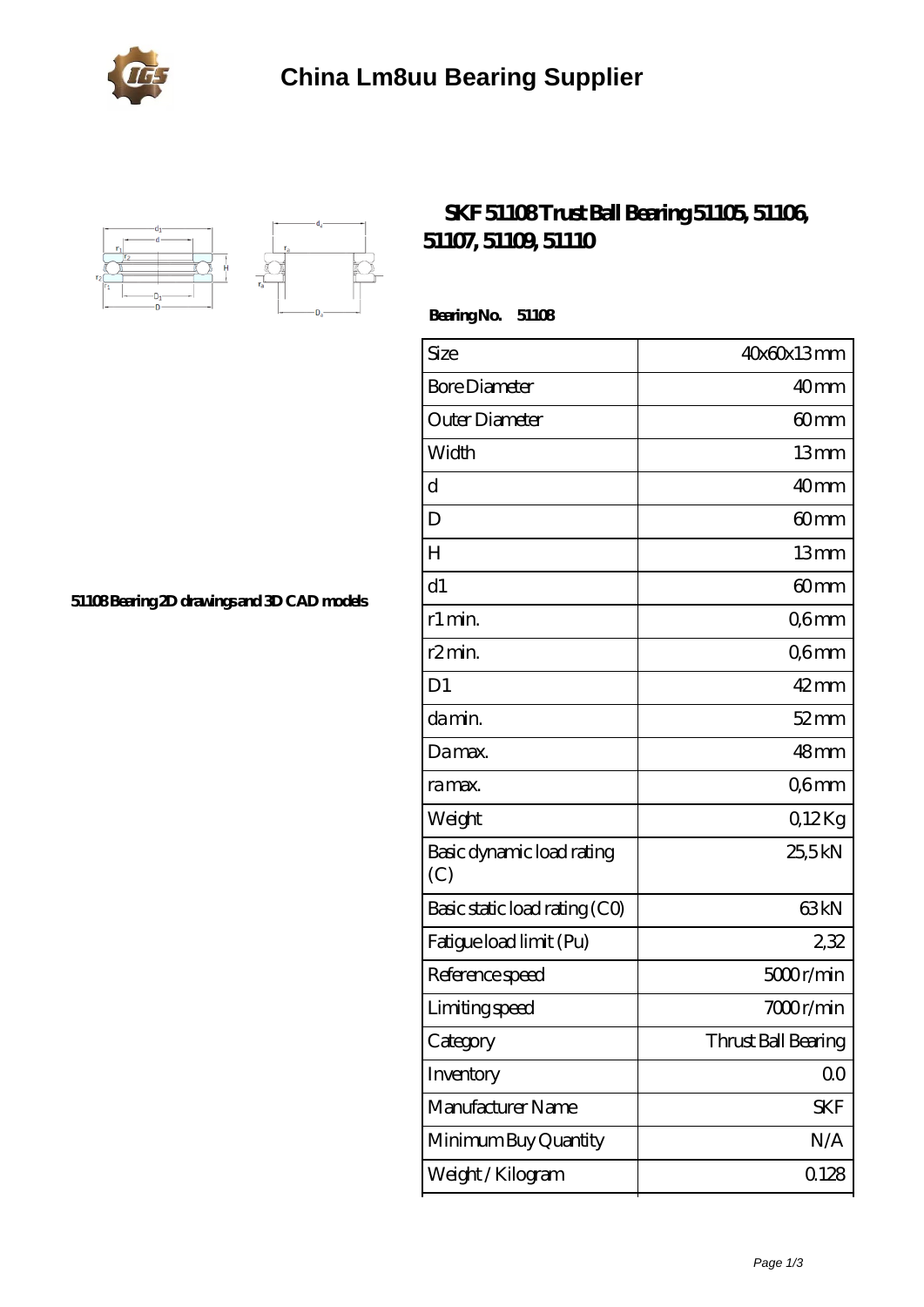

## **[China Lm8uu Bearing Supplier](https://portalesinmobiliariosinternacionales.com)**

| Product Group                          | <b>BOO308</b>                                                                                                                                                      |
|----------------------------------------|--------------------------------------------------------------------------------------------------------------------------------------------------------------------|
| Rolling Element                        | <b>Ball Bearing</b>                                                                                                                                                |
| Thrust Bearing                         | Yes                                                                                                                                                                |
| Single or Double Direction             | Single Direction                                                                                                                                                   |
| <b>Banded</b>                          | No                                                                                                                                                                 |
| Cage Material                          | Steel                                                                                                                                                              |
| Precision Class                        | ABEC 1   ISO PO                                                                                                                                                    |
| Component Description                  | Roller Assembly Plus<br>Raceways                                                                                                                                   |
| <b>Other Features</b>                  | Single Row                                                                                                                                                         |
| Long Description                       | 40MM Bore 1: 42MM Bore<br>2, 60MM Outside Diameter;<br>13MM Height; Ball Bearing;<br>Single Direction; Not<br>Banded; Steel Cage; ABEC 1<br><b>ISO POPrecision</b> |
| Inch - Metric                          | Metric                                                                                                                                                             |
| Category                               | Thrust Ball Bearings                                                                                                                                               |
| <b>UNSPSC</b>                          | 31171507                                                                                                                                                           |
| Harmonized Tariff Code                 | 8482105008                                                                                                                                                         |
| Noun                                   | Bearing                                                                                                                                                            |
| <b>Keyword String</b>                  | <b>Ball Thrust</b>                                                                                                                                                 |
| Manufacturer URL                       | http://www.skf.com                                                                                                                                                 |
| Manufacturer Item Number               | 51108                                                                                                                                                              |
| Weight/LBS                             | 0283                                                                                                                                                               |
| Height                                 | 0512Inch   13Millimeter                                                                                                                                            |
| Bore 2                                 | 1.654 Inch   42 Millimeter                                                                                                                                         |
| Overall Height with<br>Aligning Washer | OInch   OMillimeter                                                                                                                                                |
| Bore 1                                 | 1.575 Inch   40 Millimeter                                                                                                                                         |
| Outside Diameter                       | 2362Inch   60Millimeter                                                                                                                                            |
| bore diameter:                         | 40 <sub>mm</sub>                                                                                                                                                   |
| static load capacity:                  | 63 <sub>kN</sub>                                                                                                                                                   |
| outside diameter:                      | 60mm                                                                                                                                                               |
|                                        |                                                                                                                                                                    |